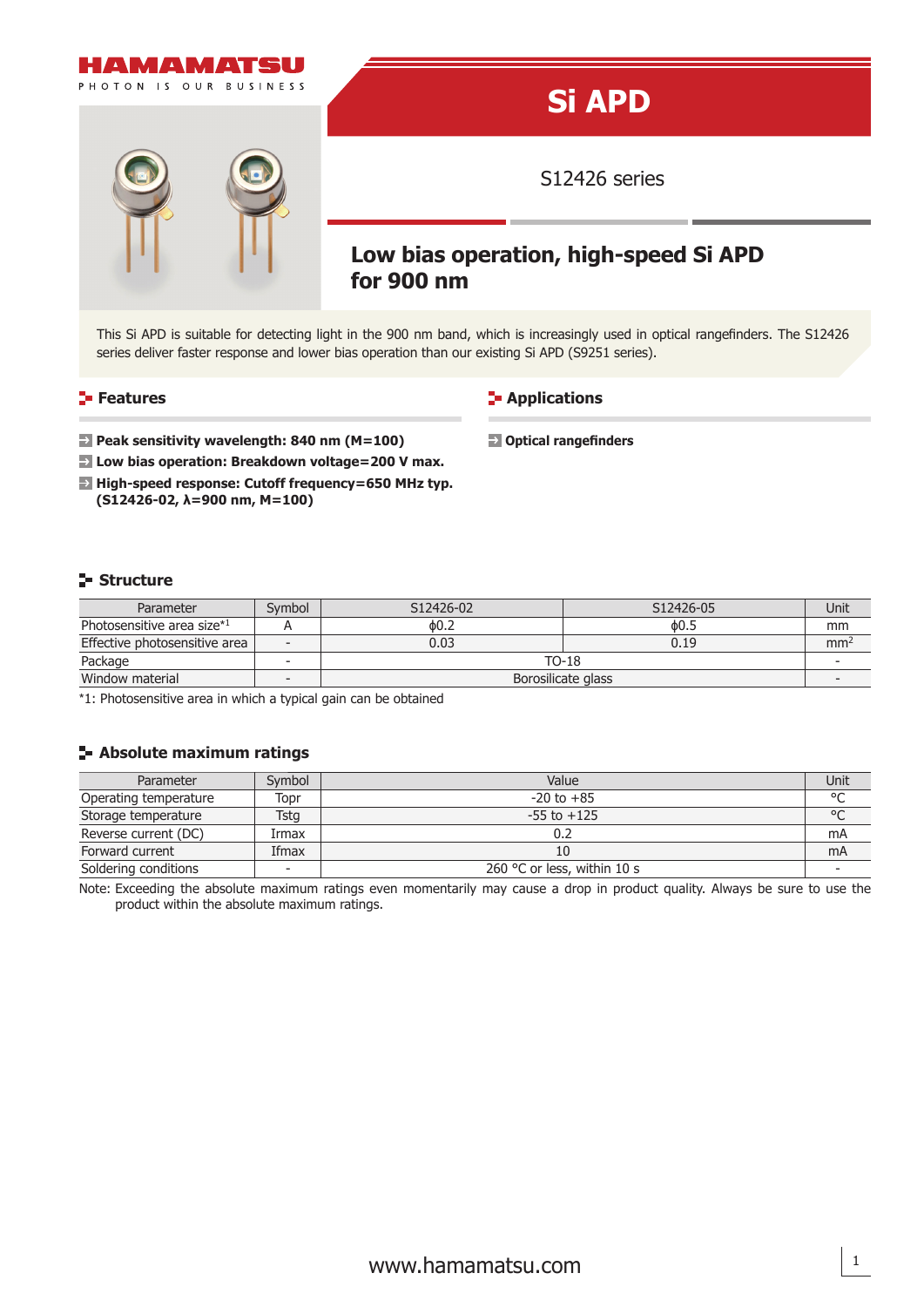| Parameter                   | Symbol       | Condition                                               | S12426-02                |      | S12426-05                |                          |      |                              |            |
|-----------------------------|--------------|---------------------------------------------------------|--------------------------|------|--------------------------|--------------------------|------|------------------------------|------------|
|                             |              |                                                         | Min.                     | Typ. | Max.                     | Min.                     | Typ. | Max.                         | Unit       |
| Spectral response range     | Λ            |                                                         | 400 to 1100              |      | 400 to 1100              |                          |      | nm                           |            |
| Peak sensitivity wavelength | λp           | $M = 100$                                               | $\overline{\phantom{a}}$ | 840  | $\overline{\phantom{0}}$ |                          | 840  | $\overline{\phantom{a}}$     | nm         |
| Photosensitivity            | S            | $\lambda = 900$ nm, M=1                                 | $\overline{\phantom{a}}$ | 0.52 | $\overline{\phantom{0}}$ | $\overline{\phantom{0}}$ | 0.52 | ۰                            | A/W        |
| Quantum efficiency          | QE           | $\lambda = 900$ nm, M=1                                 |                          | 70   |                          |                          | 70   | $\overline{\phantom{a}}$     | $\%$       |
| Breakdown voltage           | <b>VBR</b>   | $ID = 100 \mu A$                                        | 120                      | 160  | 200                      | 120                      | 160  | 200                          | V          |
| Temp. coefficient of VBR    | <b>ATVBR</b> |                                                         | $\overline{\phantom{0}}$ | 1.1  |                          |                          | 1.1  | $\overline{\phantom{a}}$     | $V$ /°C    |
| Dark current                | ID           | $M = 100$                                               | $\overline{\phantom{a}}$ | 0.1  | 1                        | $\overline{\phantom{0}}$ | 0.2  | $\overline{2}$               | nA         |
| Temp. coefficient of ID     | $\Delta$ TID | $\lambda = 900$ nm, M=100                               | $\overline{\phantom{0}}$ | 1.1  |                          | $\overline{\phantom{0}}$ | 1.1  | $\qquad \qquad \blacksquare$ | times/°C   |
| Cutoff frequency            | fc           | $M=100$ , RL=50 $\Omega$<br>$\lambda = 900$ nm, $-3$ dB |                          | 650  |                          |                          | 600  | ۰                            | <b>MHz</b> |
| Rise time                   | tr           | $M=100$ , RL=50 $\Omega$<br>λ=900 nm, 10% to 90%        |                          | 0.55 |                          |                          | 0.6  | -                            | ns         |
| Terminal capacitance        | Ct           | $M=100$ , f=1 MHz                                       | $\overline{\phantom{a}}$ | 0.5  |                          |                          | 1.1  | -                            | pF         |
| Excess noise figure         | X            | M=100, λ=900 nm                                         | $\overline{\phantom{0}}$ | 0.3  |                          |                          | 0.3  | $\overline{\phantom{a}}$     |            |
| Gain                        | М            | $\lambda = 900$ nm                                      | $\overline{\phantom{a}}$ | 100  |                          |                          | 100  | -                            |            |

# **ELECTRICAL AND OPTICAL CHARACTERIST ENDINGLES ELECTRICITY**



# **Spectral response COVE 10 AT A COVERT 10 AT A COVERT 10 AT A COVERT 10 AT A COVERT 10 AT A COVERT 10 AT A COVERT 10 AT A COVERT 10 AT A COVERT 10 AT A COVERT 10 AT A COVERT 10 AT A COVERT 10 AT A COVERT 10 AT A COVERT 1**



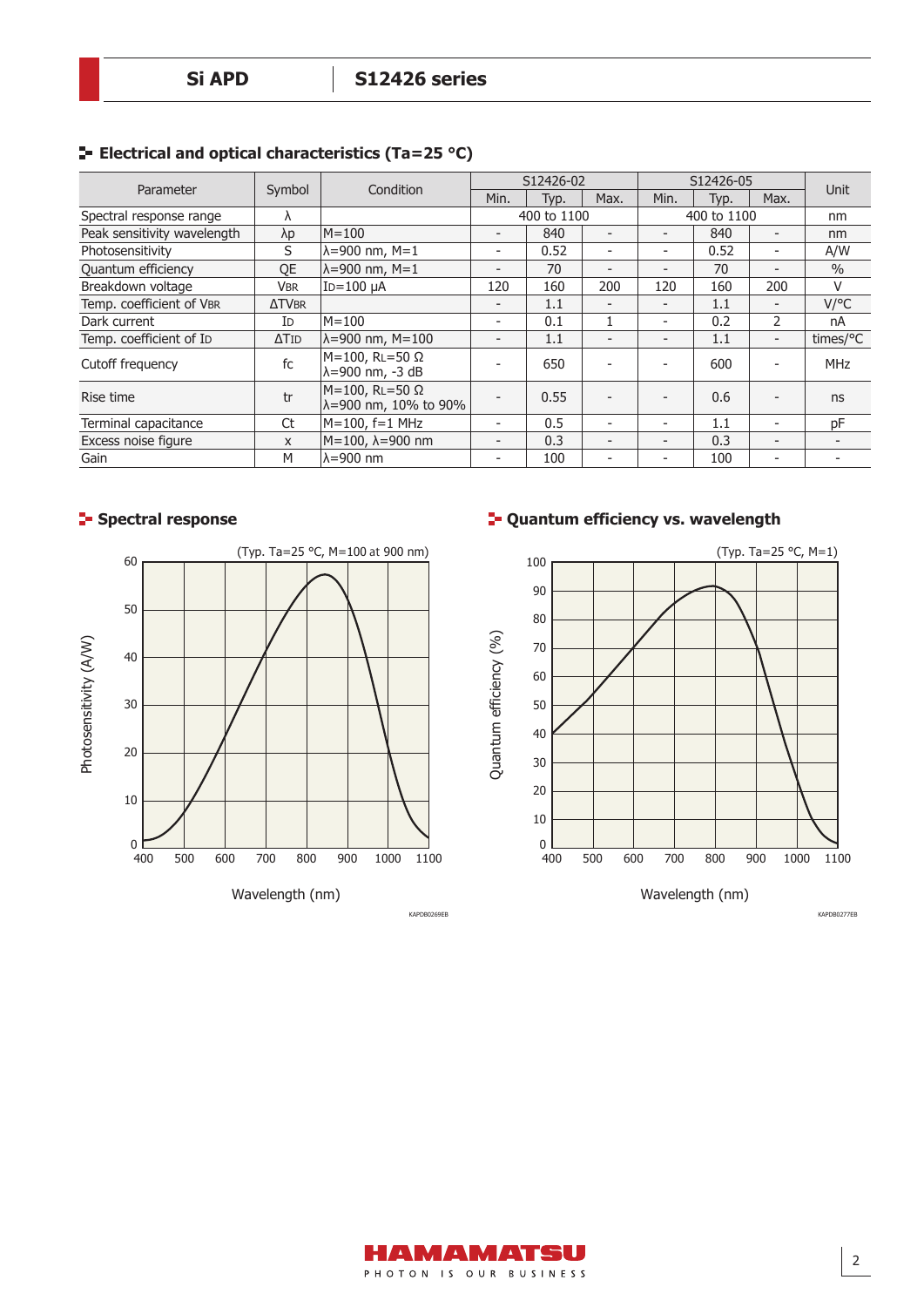





## **Tarminal capacitance vs. reverse voltage**

#### **F-** Gain vs. reverse voltage





KAPDB0272EB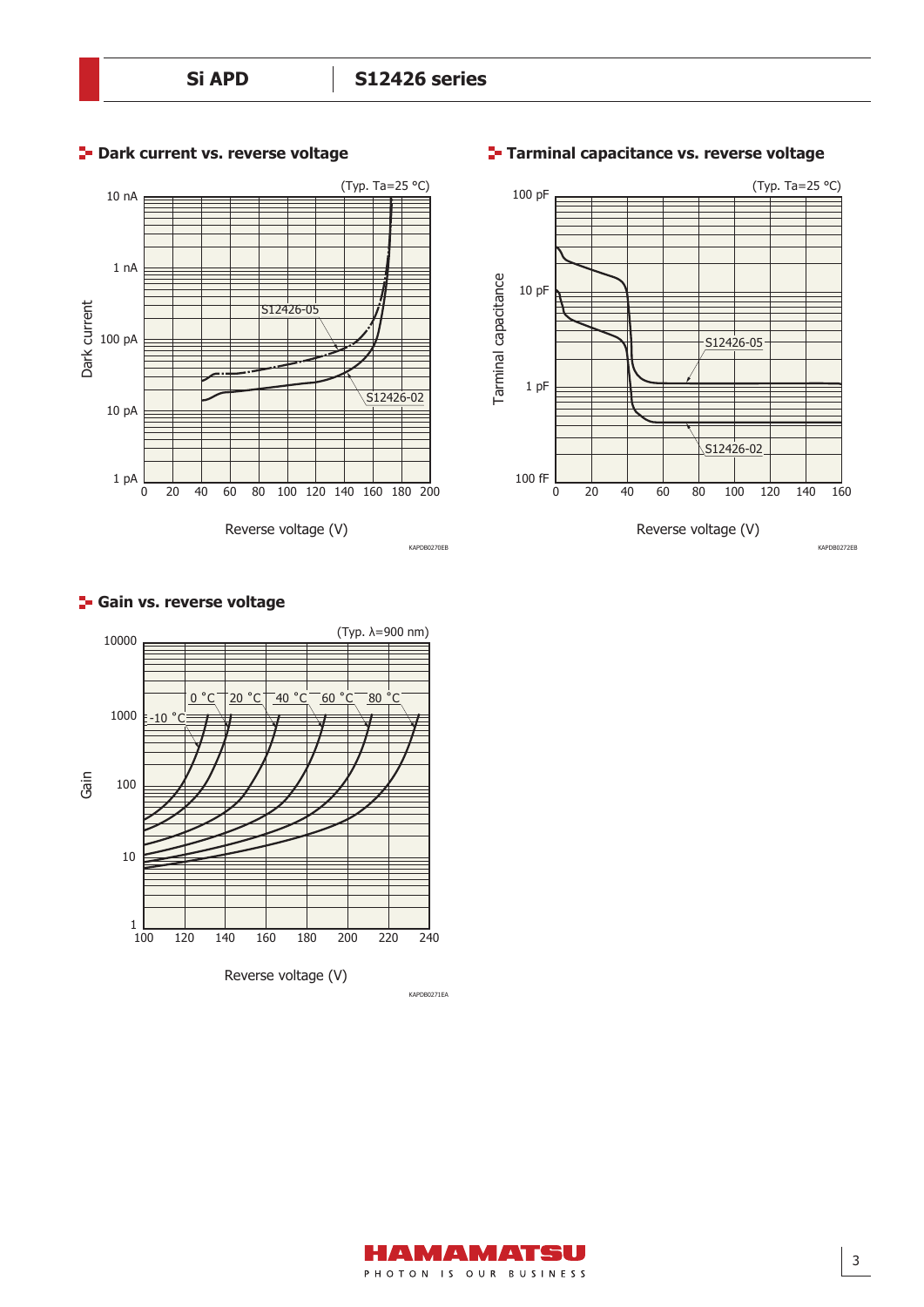## **Directivity**



KAPDB0292EB

# **P** Dimensional outline (unit: mm)





Distance from photosensitive area center to cap center -0.2≤X≤+0.2 -0.2≤Y≤+0.2 Tolerance unless otherwise noted: ±0.2



| Type no.  | Д    |
|-----------|------|
| S12426-02 | Ф0.2 |
| S12426-05 | φО.5 |
|           |      |

KAPDA0148EA